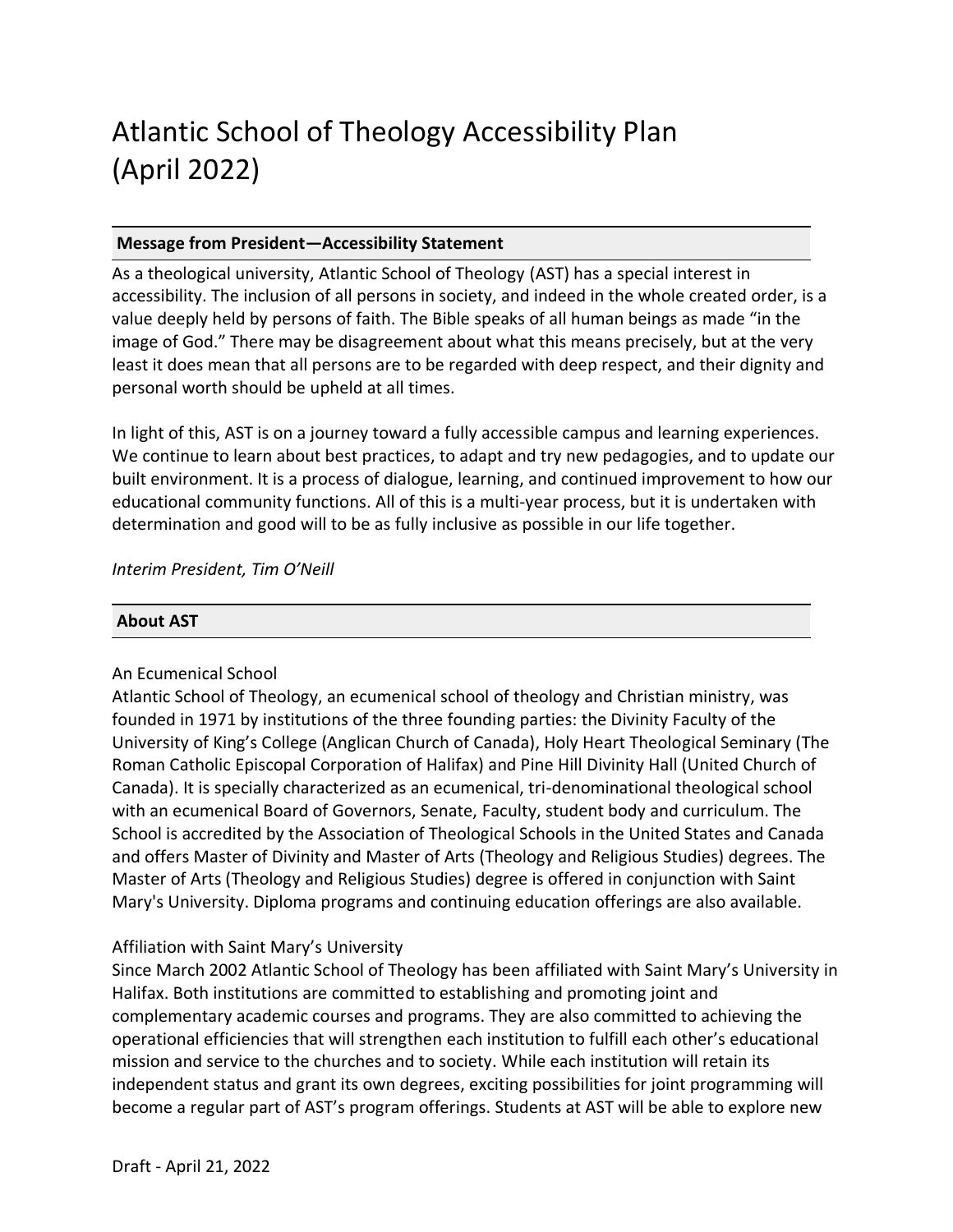avenues for theological education such as inter-faith dialogue, which is becoming a major part of the societal context in which ministry now must exercise its calling.

#### **Purpose of the Accessibility Plan**

Nova Scotia post-secondary education institutions will provide full and equitable access to education, programs, and services within a collaboratively developed and value-based commitment to accessibility that prioritizes institutional accountability within a human rights framework.

## **Introduction to the Plan**

The Atlantic School of Theology (AST) is committed to creating a campus community that is safe and inclusive for all individuals. Successful learning, living, and employment outcomes are the result of a shared responsibility and commitment on the part of students, employees, faculty, and senior administrators. As AST continues to enhance its culture of inclusiveness, it will require the recognition and support of everyone on campus to ensure the removal of barriers to accessibility. The aim of this document is to describe AST's compliance requirements as per the Accessibility Act, 2017, and measures it will take moving forward to identify, remove, and prevent barriers to persons with disabilities so that our faculty, staff, students, parents, alumnae, and members of the broader community can access the school's goods and services, facilities, and premises in a way that ensures inclusion, dignity, and independence. The goal is to advance our understanding of what makes a truly accessible organization, and to transform that knowledge into a culture that builds accessibility into everything that we do. The Accessibility Advisory Committee (AAC) would like to thank the many members of the school community for their hard work and collaborative efforts as we continue to foster positive attitudes and make progress towards a barrier-free campus. Accessibility is everyone's responsibility; we welcome input from all members of the AST community—students, faculty, staff, alumnae, and friends—as we work together towards creating an environment that ensures that everyone has a full and enriching AST experience.

## **Accessibility Advisory Committee Members**

In accordance with section 44 (2) of the Accessibility Act, 2017, a*t least one half of the members of an accessibility advisory committee must be persons with disabilities or representatives from organizations representing persons with disabilities.* The AAC meets this requirement.

**AST's AAC Members** – 6 male / 3 female Deane, David – Faculty Demers, Kevin – student Munro, Brenda – Administration - Cttee Co-Chair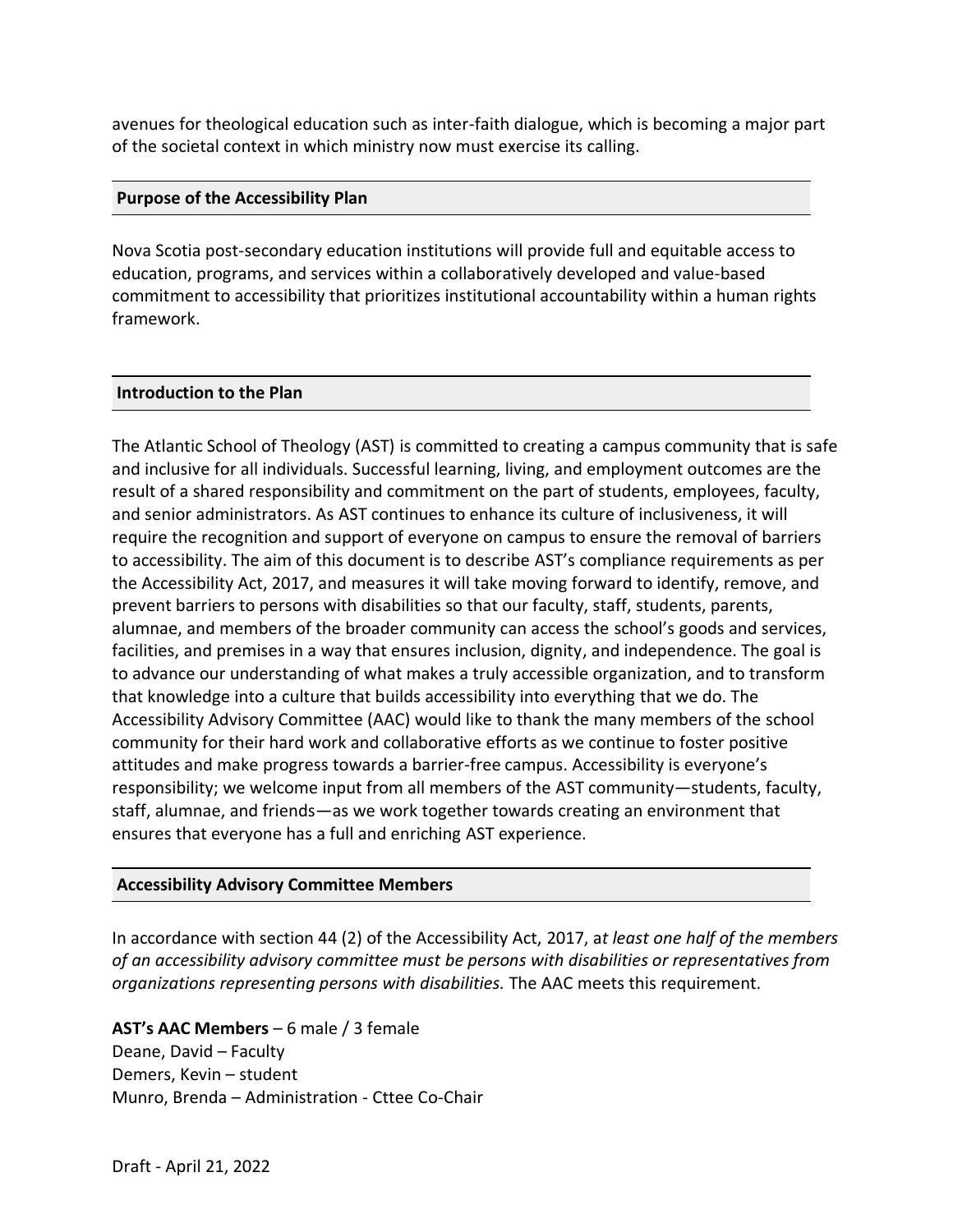Murry, Brad – Staff, Librarian Parks, Kevin – Faculty, University Musician Robichaud, Michelle – Student, Cttee Co-Chair Robinson, Jason - Student Slaunwhite, Terry – Staff, Facilities Manager \_\_\_\_\_\_\_\_\_\_\_\_\_\_\_\_ Communications

In accordance with Accessibility Act, 2017

#### **Areas of Commitment**

Consistent with the [Nova Scotia Post-Secondary Framework 2020,](https://www.nscc.ca/docs/about-nscc/nova-scotia-post-secondary-accessibility-framework.pdf) we have identified commitments to improving accessibility within 8 areas of focus. These priority areas include (1) Awareness and Capacity Building (2) Teaching, Learning and Research (3) Information and Communications (4) Delivery of Goods and Services (5) Employment (6) Transportation (7) Built Environment (8) Implementation, Monitoring and Evaluation.

#### **Awareness and Capacity Building**

Goal - Nova Scotia's post-secondary institutions foster a culture of accessibility and equity, encourage, and facilitate the prevention and removal of barriers to participation, and build capacity in these areas among employees and students. 

- Develop and implement awareness and training programs for employees and students to increase knowledge and understanding of accessibility, equity, human rights, disability rights, and barriers to participation in post-secondary education.
- Encourage and support departments and employees to review and integrate areas of accessibility and disability issues into course curriculum of all relevant academic programs.
- Collaborate with the Accessibility Directorate to build capacity and increase awareness about the obligations of the post-secondary sector under the *Accessibility Act*.

| <b>Deliverables</b>              | Compliance  | Accountability   | <b>Strategies for Compliance</b>          | Progress to |
|----------------------------------|-------------|------------------|-------------------------------------------|-------------|
|                                  | Date        |                  |                                           | Date        |
| Attendance at Provincial Working |             | Kevin D, Brenda, | Sharing information with and from Working | Ongoing     |
| Group meetings                   |             | Michelle, Terry  | Group members via Teams group             |             |
|                                  |             |                  |                                           |             |
| Assistance from W/G member to    | March 4th.  | AAC and Michelle |                                           |             |
| develop Awareness and Capacity   | 2022        | Maloney (Dal)    |                                           |             |
| <b>Building</b>                  |             |                  |                                           |             |
| Accessibility Cttee Terms of     | Feb 1, 2022 | AAC developed    | Forwarded to AST Senate for Approval in   |             |
| Reference                        |             |                  | <b>March 2022</b>                         |             |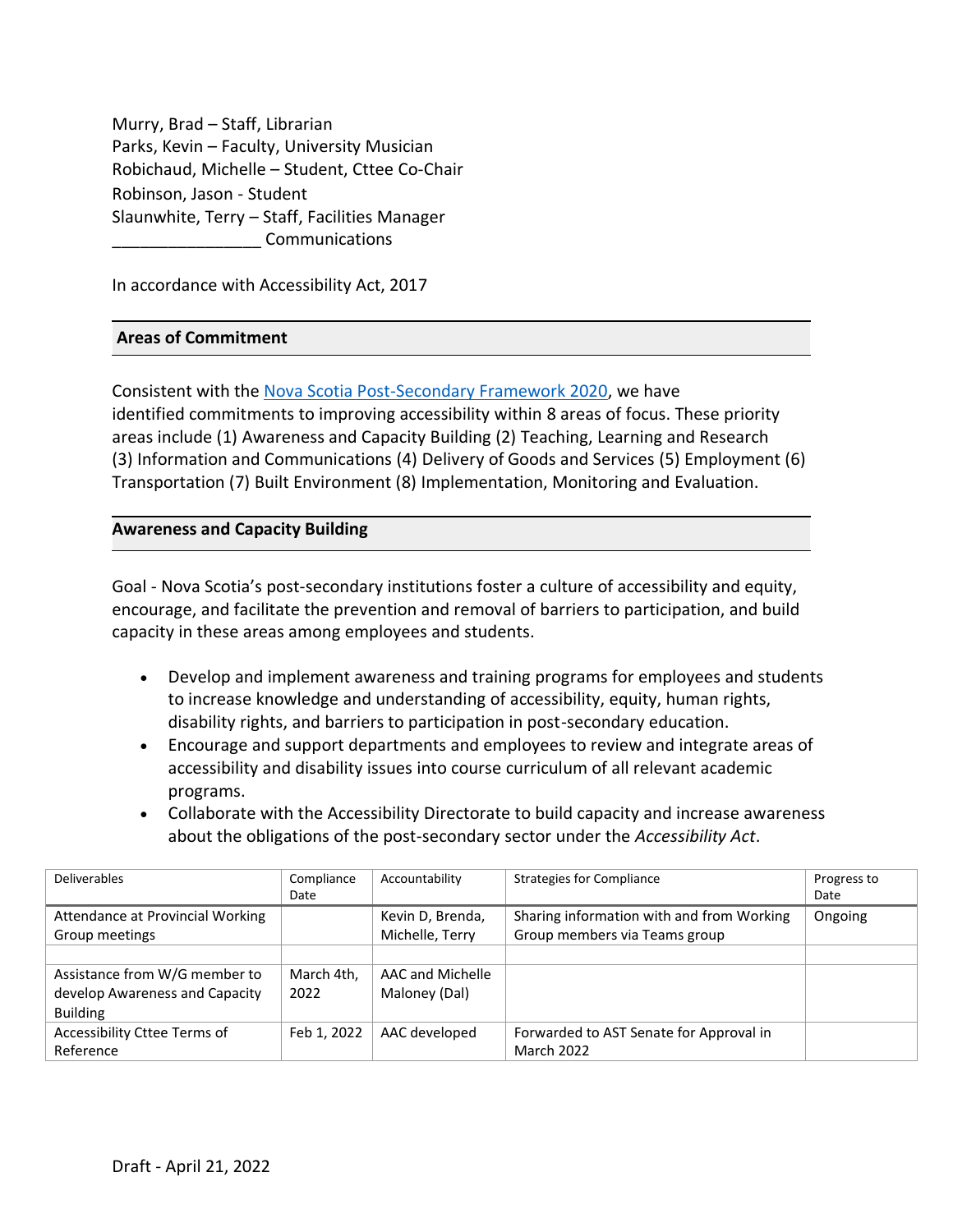# **Teaching, Learning and Research**

Goal - Nova Scotia's post-secondary institutions are leaders in inclusive and accessible teaching and learning, and collaborative research on accessibility.

- Ensure access to and use of accessible technology in teaching and learning.
- Build capacity and implement supports for faculty and other employees to remove barriers to learning through inclusive practices and equitable assessment, such as principles outlined in universal design for learning and culturally responsive teaching and learning.
- Identify and adopt a common standard for ensuring students have access to resources, including accommodations, to support academic success, wellness, and transitions from high school and to employment, the community, or further study.
- Support the growth of research and scholarship on accessibility and disability studies, including collaborative accessibility research initiatives among Nova Scotia's postsecondary institutions, led by first voice researchers.

| Expand and improve access to inclusive post-secondary education options for students |
|--------------------------------------------------------------------------------------|
| with intellectual disabilities.                                                      |

| <b>Deliverables</b>                                                                                                                                                           | Compliance<br>Date               | Accountability                                     | <b>Strategies for Compliance</b>                                                                                             | Progress to<br>Date                                                 |
|-------------------------------------------------------------------------------------------------------------------------------------------------------------------------------|----------------------------------|----------------------------------------------------|------------------------------------------------------------------------------------------------------------------------------|---------------------------------------------------------------------|
| Assistance from other Uni's Cttee                                                                                                                                             | March 4 <sup>th</sup> ,<br>20222 | Faculty, Students                                  | Sharing information on others'<br>deliverables to formulate AST's own                                                        | March 4 <sup>th</sup> met<br>with rep from<br>Dalhousie             |
| Universal Design Learning Principles<br>(UDL)                                                                                                                                 |                                  |                                                    |                                                                                                                              |                                                                     |
| Principles of Academic<br>Accommodation                                                                                                                                       |                                  |                                                    | Define rules of Confidentiality of<br><b>Student Information</b>                                                             |                                                                     |
| Reaching out with a potential<br>opportunity to share your<br>experience as a student with a<br>disability.                                                                   | Spring<br>2022                   | Brenda and<br>students to<br>promote               | Members keep running track of<br>students who have received and<br>responded positively to being involved<br>with the study. | Begin promoting<br>April 22 with<br>responses to<br>Corrie Melanson |
| Ensure all Faculty are aware of<br>service of SMU Fred Smithers<br>Centre and how to refer students<br>there.<br>https://www.smu.ca/campus-<br>life/fred-smithers-centre.html |                                  | David Dean                                         |                                                                                                                              |                                                                     |
| Ensure an Academic<br>Accommodation statement is<br>included in all Registration<br>information                                                                               |                                  | David Dean, Kevin<br>Parks, Academic<br>Dean (AST) |                                                                                                                              |                                                                     |
| Investigate Cost of installing UDL<br>tools in classrooms to<br>accommodate Hearing and Visually<br>impaired students                                                         |                                  | David Deane,<br>Terry Slaunwhite,<br>co-Chairs     |                                                                                                                              |                                                                     |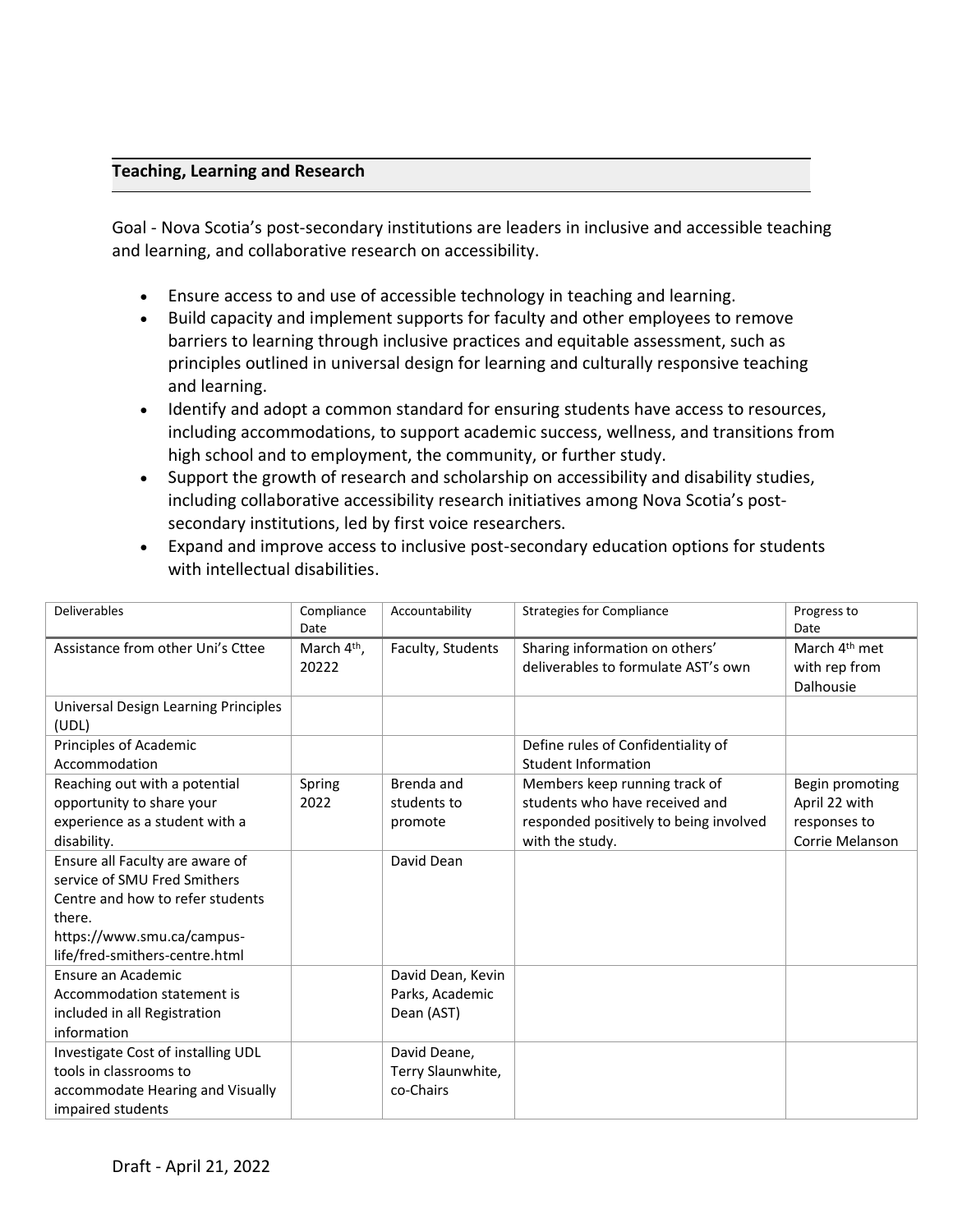#### **Information and Communications**

Goal - Information and communication at Nova Scotia's post-secondary institutions is accessible.

- Ensure the communications policies, procedures, and practices at postsecondary institutions facilitate accessibility.
- Ensure institutional communication is delivered in formats that are accessible.
- Adopt a common standard to ensure the accessibility of post-secondary institution websites (e.g. WCAG 2.1 AA).

| <b>Deliverables</b>                                                                | Compliance | Accountability                                                 | <b>Strategies for Compliance</b>                    | Progress to |
|------------------------------------------------------------------------------------|------------|----------------------------------------------------------------|-----------------------------------------------------|-------------|
|                                                                                    | Date       |                                                                |                                                     | Date        |
| Accessibility Week - sharing                                                       | December   | AAC prepare info                                               | Prepare information to share with                   |             |
| successes through Social Media                                                     | 2022       | for Social Media                                               | Communications                                      |             |
|                                                                                    |            | Dasiele to post<br>information<br>given                        | Dasiele post in various forms of Social             |             |
|                                                                                    |            | Dasiele                                                        | Track viewing results of Social                     |             |
| <b>Promotion of Access</b><br>improvements as accomplished<br>through Social Media |            | AAC prepare info<br>for Dasiele to<br>share in Social<br>Media | Prepare information to share with<br>Communications |             |

#### **Delivery of Goods and Services**

Goal - Students, employees and visitors with disabilities or others who experience barriers to accessibility have equitable access to goods and services provided by Nova Scotia's postsecondary institutions.

- Develop and provide accessible customer service training for employees.
- Provide customer service physical spaces that are conducive to positive accessible customer service experiences.
- Embed accessibility into procurement processes, including creating common accessibility language, accessibility requirements and criteria in tenders for goods and services purchased by Nova Scotia's post-secondary institutions.
- Ensure services provided by Nova Scotia's post-secondary institutions are accessible to persons with disabilities or others who experience barriers to accessibility, including accessible communication, supporting the use of assistive technology, accessible digital content and technologies, and welcoming service animals and support persons.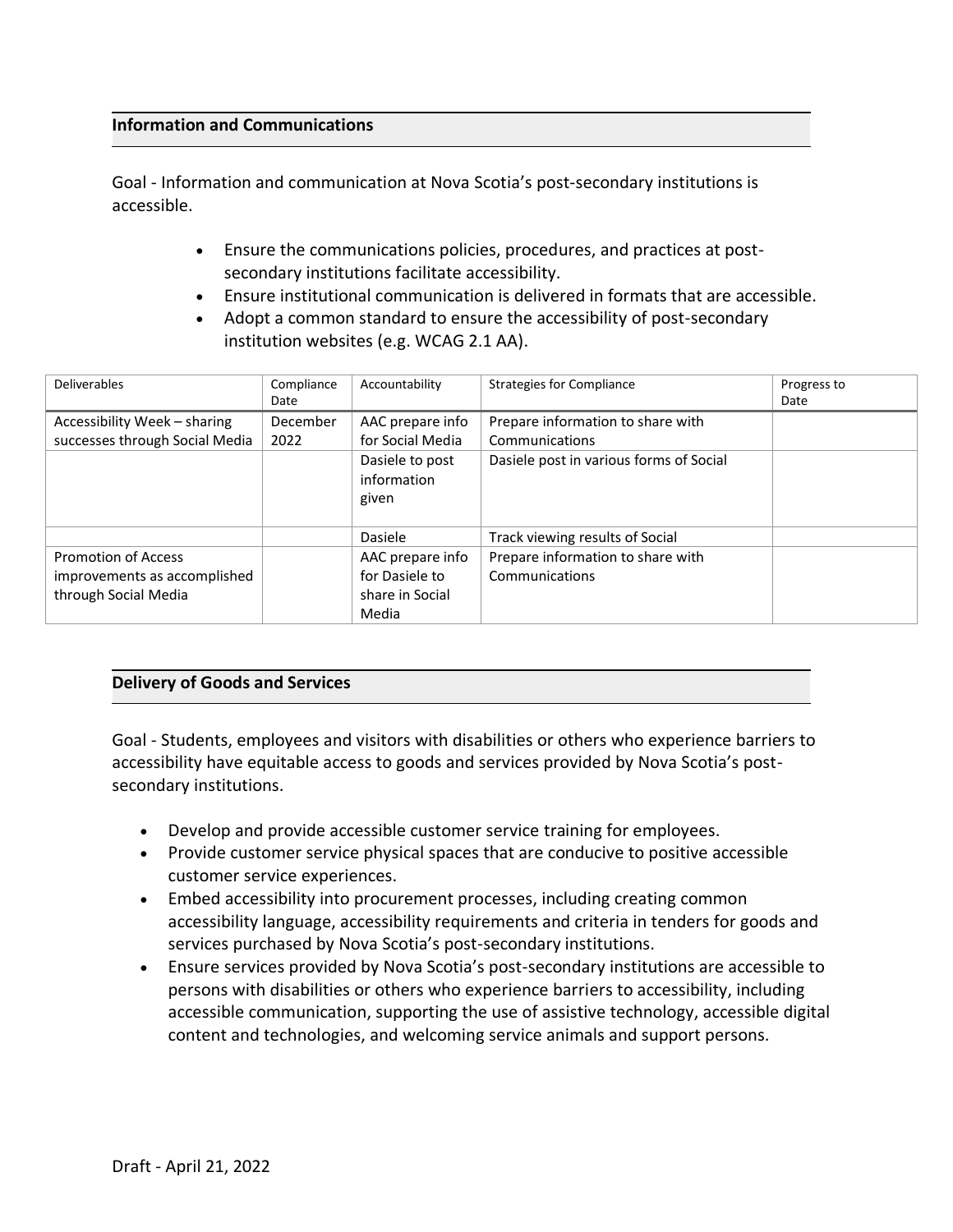| <b>Deliverables</b>             | Compliance       | Accountability | <b>Strategies for Compliance</b> | Progress to   |
|---------------------------------|------------------|----------------|----------------------------------|---------------|
|                                 | Date             |                |                                  | Date          |
| Accessible bathroom, main floor | February         | Terry          | Standards met                    | CompletedFeb. |
| Chapel Bldg.                    | 24, 2022         |                |                                  | 24/22         |
| Promote via Social Media        | February<br>2022 | Dasiele        | Pictures posted in weekly update | Weekly update |

## **Employment**

Goal - Nova Scotia's post-secondary institutions are accessible and equitable employers, support the careers of employees with disabilities or others who experience barriers to accessibility, and ensure their employees reflect the diversity of Nova Scotians.

- Ensure processes, policies and practices facilitate and encourage the recruitment, selection, transition, career growth and advancement of persons with disabilities or others who experience barriers to accessibility.
- Build capacity among employees and senior leadership to cultivate a culture of inclusion and equity that supports, retains, and provides opportunities for career growth to employees with disabilities or others who experience barriers to accessibility.
- Ensure institutional policies and procedures provide inclusive, adaptable accommodations and adaptive tools for employees with disabilities or others who experience barriers to accessibility and appropriate and supportive leave practices and return to work plans.

| <b>Deliverables</b>             | Compliance<br>Date | Accountability | <b>Strategies for Compliance</b>                                                                                                                                                                                                                                                         | Progress to<br>Date |
|---------------------------------|--------------------|----------------|------------------------------------------------------------------------------------------------------------------------------------------------------------------------------------------------------------------------------------------------------------------------------------------|---------------------|
| <b>Campus Covid Precautions</b> | Immediately        | AST COO        | All staff/faculty post on their email signature:<br>AST campus is open with strict adherence to<br>Nova Scotia Covid-19 public health measures<br>and advice. Our priority continues to be<br>providing high quality education while ensuring<br>the health and safety of our community. |                     |

## **Transportation**

Goal - Transportation provided to employees and students is accessible.

• Collaborate with local municipalities, the Nova Scotia Community Transportation Network, and community transit service providers to ensure accessible, affordable public transportation to and from campuses, including bus stop infrastructure, sidewalks, and signage.

• Ensure accessible parking (that meets a standard such as CSA Group, Rick Hansen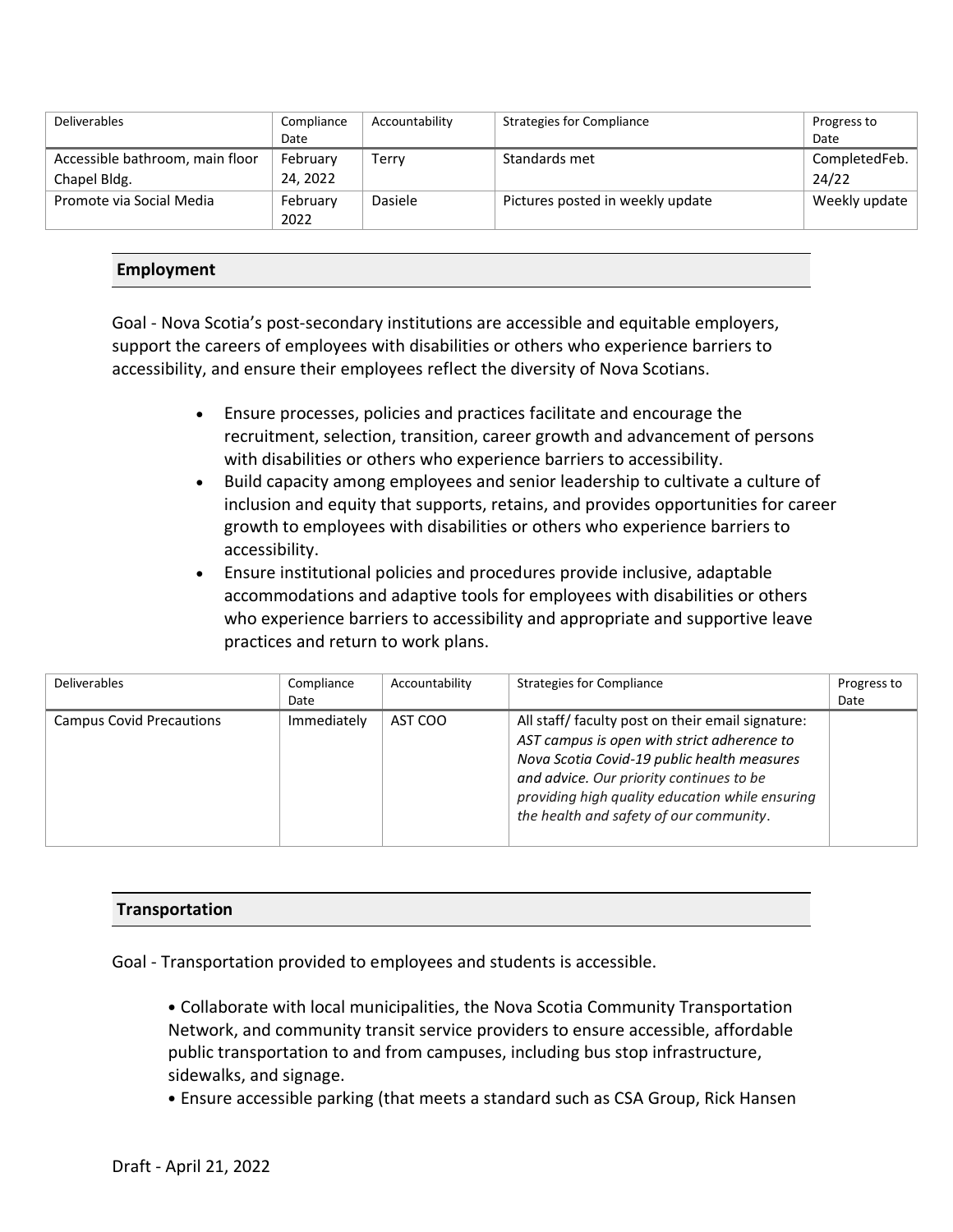Foundation, or provincial built environment standard, when developed) on campuses is available to students, employees and visitors with disabilities or others who experience barriers to accessibility.

| <b>Deliverables</b>                                                                    | Compliance<br>Date | Accountability                                           | <b>Strategies for Compliance</b>                                             | Progress to<br>Date |
|----------------------------------------------------------------------------------------|--------------------|----------------------------------------------------------|------------------------------------------------------------------------------|---------------------|
| Accessible Parking spots                                                               |                    | Terry                                                    | Increase number as necessary when campus<br>opens, and student body is known |                     |
| Student notified of how to gain<br>information on bus routes<br>including Access-A-Bus | Annually           | <b>AST Registration</b><br>material and<br>Student Union | https://www.halifax.ca/transportation/halifax-<br>transit/access-a-bus       | May 2022            |
|                                                                                        |                    |                                                          |                                                                              |                     |

## **Built Environment**

Goal - Buildings and outdoor spaces on Nova Scotia's post-secondary campuses provide meaningful access for intended users.

- Adopt common accessibility standards to ensure meaningful access to existing buildings, new construction, and major renovations. At minimum, institutions will comply with the Nova Scotia Building Code, and the *Accessibility Act's* built environment standard, when implemented, aiming to exceed them when feasible. New construction will be considered an opportunity to exceed minimum accessibility standards; for example, by meeting Rick Hansen Foundation Gold Rating.
- Develop recommendations for common priority areas (i.e. building features, phases) in which to identify, prevent and remove barriers to accessibility.
- Develop and utilize a common accessibility auditing tool to assess the accessibility of campus buildings and outdoor spaces. Integrate institutional accessibility audits within facilities management inventory and budgeting processes. Ensure the *Accessibility Act's*  built environment standard can be integrated into this tool, when developed.
- Develop a common reporting tool for facilities management employees to track and report progress on improving accessibility as part of each institution's accessibility planning process. Ensure the *Accessibility Act's* built environment standard can be integrated into this tool, when developed.
- Collaborate with local municipalities to integrate accessibility of municipal and postsecondary infrastructure.
- Establish and implement processes to ensure accessibility during temporary disruptions with building infrastructure and outdoor spaces, such as construction or seasonal related elements (e.g. snow removal).
- Ensure all emergency evacuation systems, policies, procedures, communications and training enable the safe and efficient evacuation of persons with disabilities or others who experience barriers to accessibility during an emergency.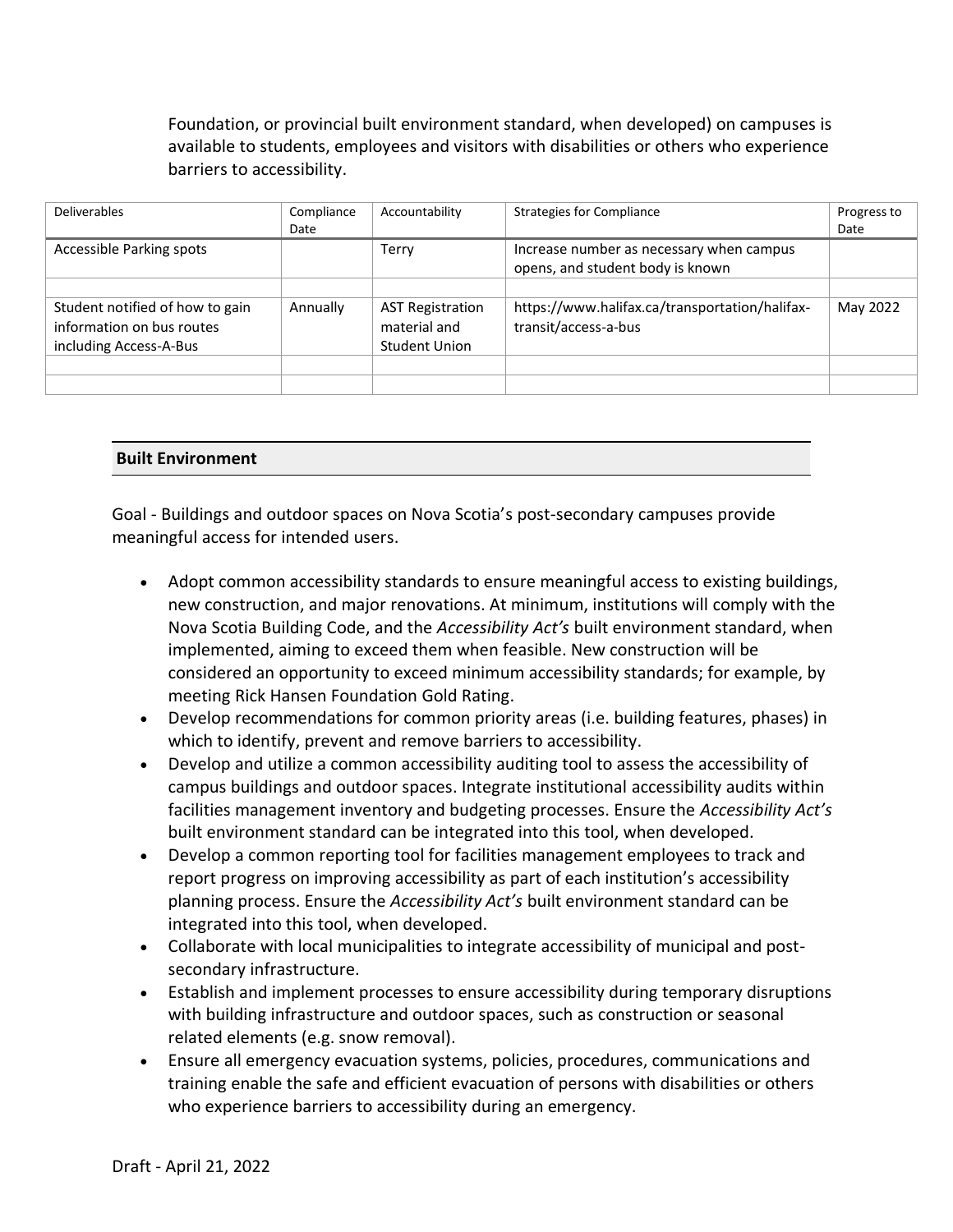| Deliverables                    | Compliance<br>Date | Accountability                              | <b>Strategies for Compliance</b>                                                                                                                                                                                                                                                                                                                                                                                                                                                                    | Progress to<br>Date |
|---------------------------------|--------------------|---------------------------------------------|-----------------------------------------------------------------------------------------------------------------------------------------------------------------------------------------------------------------------------------------------------------------------------------------------------------------------------------------------------------------------------------------------------------------------------------------------------------------------------------------------------|---------------------|
| <b>AST Accessibility Review</b> | November<br>2009   | <b>Terry Slaunwhite</b>                     | AST Accessibility Review, ADI Terry<br>Slaunwhite, (NS) Ltd. Project No:<br>L6516-001.1\2.2.5                                                                                                                                                                                                                                                                                                                                                                                                       | Complete            |
| Accessibility Audit             | 2009               | <b>AST Board</b>                            | Baseline to identify barriers                                                                                                                                                                                                                                                                                                                                                                                                                                                                       | Complete            |
| <b>Accessibility Audit</b>      | Spring 2022        | Architect / Facilities<br>Manager / AST COO | Hi Linda (Moxsom-Skinner)<br>I thought you should see this.<br>Terry<br>From: Anne Sinclair<br><anne@annesinclairarchitects.ca<br>Sent: Friday, February 4, 2022<br/>6:51:22 PM<br/>To: Terry Slaunwhite<br/><tslaunwhite@astheology.ns.ca><br/>Subject: Re: NS University<br/>Accessibility Audit.<br/>Hi<br/>There may be a possibility that I<br/>can get the site work done before<br/>end of March, but it's more likely it</tslaunwhite@astheology.ns.ca></anne@annesinclairarchitects.ca<br> |                     |
|                                 |                    |                                             | will be after that.<br>Our report writer has been ill and is<br>back now, but not able to work full<br>time, so we've been delayed getting<br>the reports done for the other<br>campuses, and some of them will not<br>get finished before end of March.<br>I realize there is a deadline for<br>the accessibility plans for the<br>province.                                                                                                                                                       |                     |
|                                 |                    |                                             | We don't know how much time<br>our report writer will be able to<br>work each day - that's why it's<br>difficult to predict when I can get<br>to your work, but I will keep you<br>posted.                                                                                                                                                                                                                                                                                                          |                     |
|                                 |                    |                                             | Sorry for any inconvenience this<br>may cause you.                                                                                                                                                                                                                                                                                                                                                                                                                                                  |                     |
|                                 |                    |                                             | Anne<br>ANNE SINCLAIR ARCHITECT<br>NSAA LEED AP<br><b>Rick Hansen Foundation</b><br><b>Accessibility Certified</b><br>Professional<br>5675 Inglis Street<br>Halifax NS B3H 1K2<br>902 423 1329                                                                                                                                                                                                                                                                                                      |                     |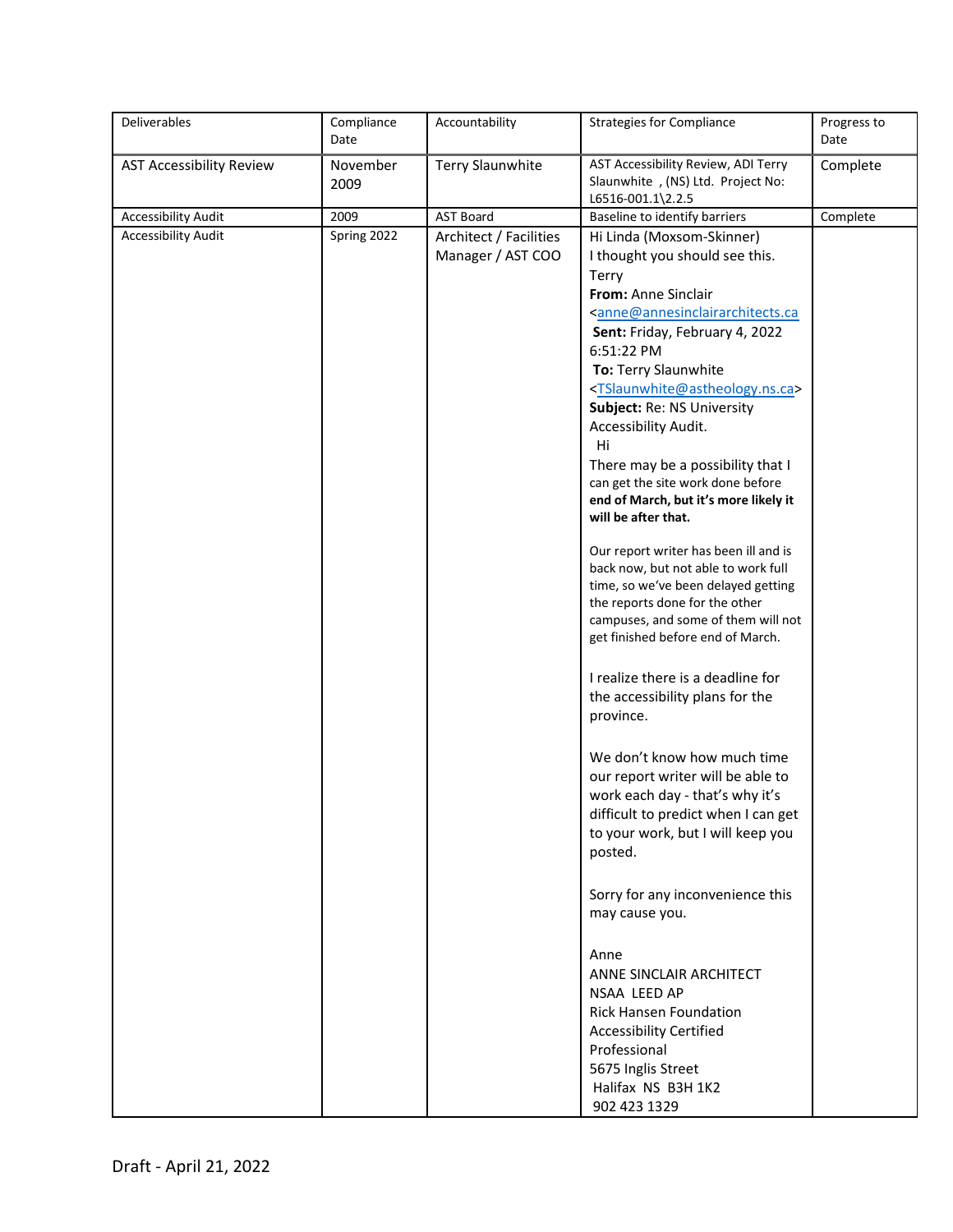|  | anne@annesinclairarchitects.ca                                                                                                                                                                                                                                                                                                                  |  |
|--|-------------------------------------------------------------------------------------------------------------------------------------------------------------------------------------------------------------------------------------------------------------------------------------------------------------------------------------------------|--|
|  | On Feb 4, 2022, at 9:39 AM, Terry<br>Slaunwhite<br><tslaunwhite@astheology.ns.ca><br/>wrote:</tslaunwhite@astheology.ns.ca>                                                                                                                                                                                                                     |  |
|  | Hi Anne<br>Our budget year ends Mar 31st,<br>do you think it will be done<br>before then?<br>Thank you<br>Terry                                                                                                                                                                                                                                 |  |
|  | <outlook-uzc3yjjl.jpg><br/><b>Terry Slaunwhite</b><br/><b>Facilities Manager</b><br/><b>Atlantic School of Theology</b><br/>660 Francklyn st Halifax NS<br/><b>B3H3B5</b><br/>Cell 902 476-0746<br/>Office 902 496-7947</outlook-uzc3yjjl.jpg>                                                                                                  |  |
|  | From: Anne Sinclair<br>anne@annesinclairarchitects.ca<br>Sent: Thursday, February 3, 2022<br>5:59 PM<br>To: Terry Slaunwhite<br><tslaunwhite@astheology.ns.ca><br/>Cc: Linda Moxsom-Skinner<br/><lmoxsomskinner@astheology.ns<br>ca<sub>2</sub><br/>Subject: Re: NS University</lmoxsomskinner@astheology.ns<br></tslaunwhite@astheology.ns.ca> |  |
|  | Accessibility Audit.<br>Hi Terry and Linda<br>We have had some setbacks<br>since we last communicated,<br>which have set us behind in our<br>scheduling. We are still planning<br>to do this work though. Please<br>give me a call at your<br>convenience.                                                                                      |  |
|  | Thanks<br>Anne<br>ANNE SINCLAIR ARCHITECT<br>NSAA LEED AP<br><b>Rick Hansen Foundation</b><br><b>Accessibility Certified</b><br>Professional<br>5675 Inglis Street<br>Halifax NS B3H 1K2<br>902 423 1329                                                                                                                                        |  |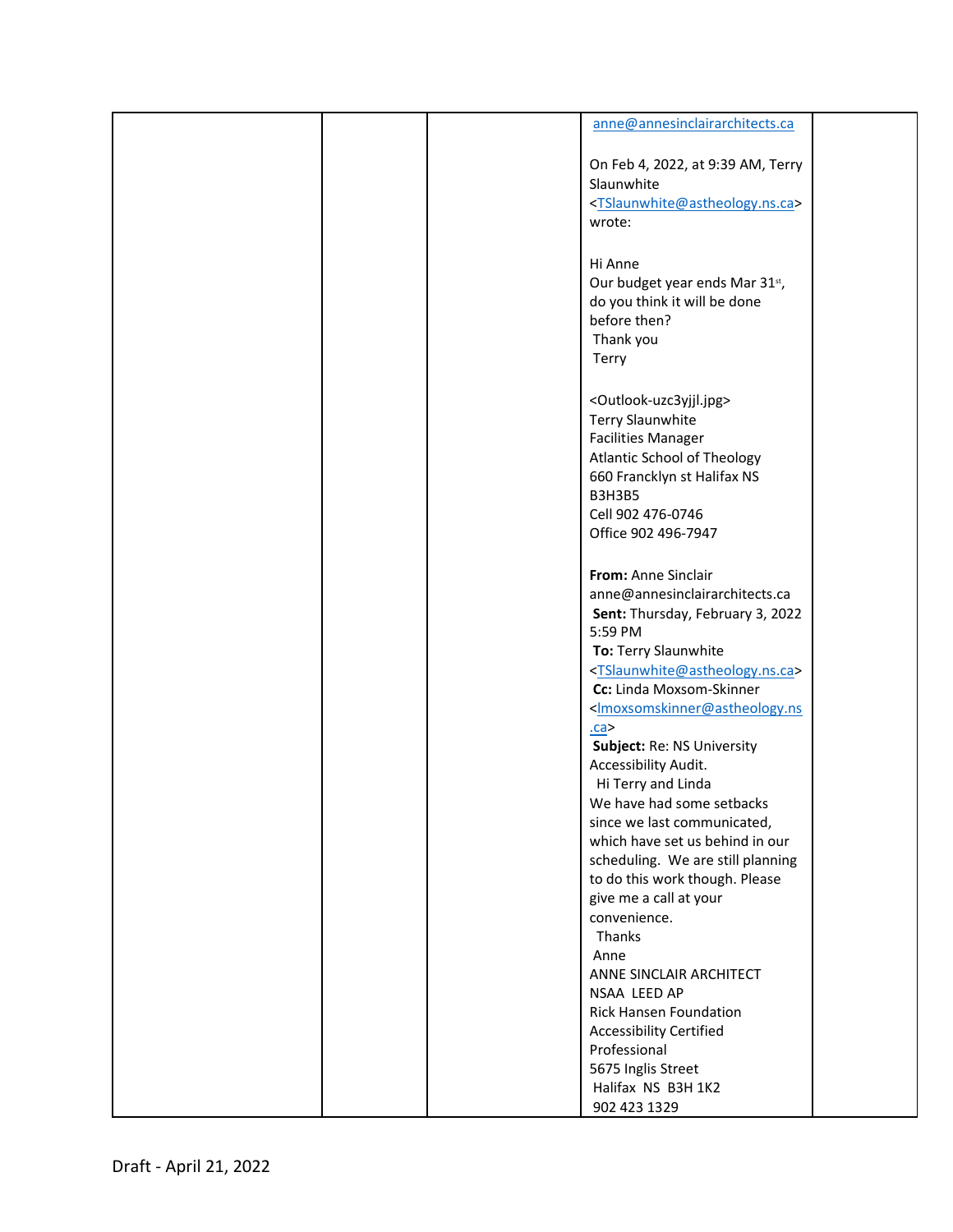| anne@annesinclairarchitects.ca                                                                                                                                                                                                                                                                                                                       |
|------------------------------------------------------------------------------------------------------------------------------------------------------------------------------------------------------------------------------------------------------------------------------------------------------------------------------------------------------|
| On Feb 1, 2022, at 11:22 AM,<br><b>Terry Slaunwhite</b><br><tslaunwhite@astheology.ns.ca><br/>wrote:<br/>Hi Anne<br/>I was asked to inquire about the<br/>progress of the accessibility<br/>audit. I wasn't exactly sure when<br/>you were staring. Could you<br/>please bring us up to date.<br/>Thank you<br/>Terry</tslaunwhite@astheology.ns.ca> |
| <terry slaunwhite<br=""><b>Facilities Manager</b><br/><b>Atlantic School of Theology</b><br/>660 Francklyn st Halifax NS<br/><b>B3H3B5</b><br/>Cell 902 476-0746<br/>Office 902 496-7947</terry>                                                                                                                                                     |

# **Implementation, Monitoring and Evaluation**

Goal - Nova Scotia's post-secondary institutions regularly monitor and evaluate progress to remove barriers to accessibility, and the impact on students and employees, and continue to identify opportunities to improve access to education.  

- Ensure the commitments outlined in this framework are reflected and operationalized in institutional accessibility plans required as public sector bodies under the *Accessibility Act*.
- Develop a common monitoring tool and evaluation framework to regularly assess and report on progress toward meeting the commitments outlined in this framework, and their impact on accessibility in the post-secondary sector.
- Review this framework at least every 3 years and update as required.
- Recognizing the significant additional costs of implementing aspects of this framework

and meeting the requirements of the *Accessibility Act*, seek adequate funding from the provincial government above the regular operating grants for Nova Scotia's postsecondary institutions to comply with the legislation and implement the commitments under this framework.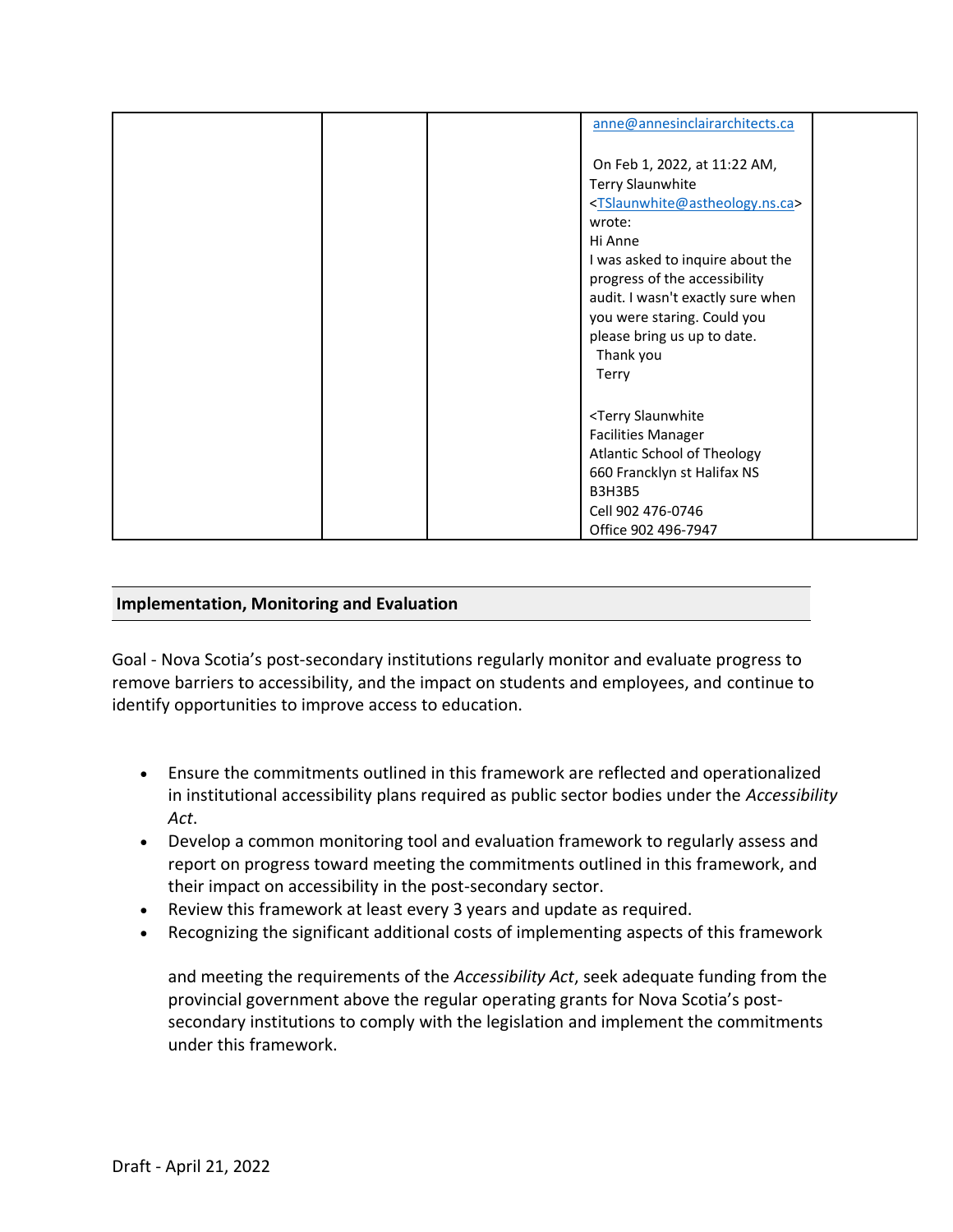*Example from Lunenburg County - Each municipal unit will be responsible for submitting an Accessibility Report Card to the Accessibility Advisory Committee by November 30 each year. This report card will track and report on the progress made towards the commitments in this plan, and performance of the policies and actions in their individual Accessibility Action Plans. The Accessibility Advisory Committee may also make recommendations to improve this plan. The Accessibility Report Cards of each municipal unit will be public documents, posted on their individual websites. The Accessibility Advisory Committee will review new directives, guidelines, and updates from the province as they are released, and determine if updates to this Accessibility Plan are required based on those updates. The Accessibility Advisory Committee will make recommendations to the municipal units on the need for updates to their individual Accessibility Action Plans.*

| Deliverables | Compliance | Accountability | <b>Strategies for Compliance</b> | Progress to |
|--------------|------------|----------------|----------------------------------|-------------|
|              | Date       |                |                                  | Date        |
|              |            |                |                                  |             |
|              |            |                |                                  |             |
|              |            |                |                                  |             |
|              |            |                |                                  |             |
|              |            |                |                                  |             |
|              |            |                |                                  |             |

#### **Information**

For more information on this accessibility plan, please contact:

| Munro, Brenda L.    | pinehill@astheology.ns.ca | 902-423-3158 |
|---------------------|---------------------------|--------------|
| Robichaud, Michelle | farashaofottawa@gmail.com | 613-600-7747 |

Our accessibility plan is publicly posted at Website and/or Social Media Addresses \*LINKS

The Full document and the Accessibility Guide for Faculty and Staff of Post-Secondary Institutions in Nova Scotia.pdf are on Teams.

This document is available in alternate formats, upon request. Please contact Michelle Robichaud at farashaofottawa@gmail.com.

#### **Accessibility Feedback**

We recognize that feedback is critical to the process of identifying and removing barriers to participation as well as improving how we deliver our services to persons with disabilities.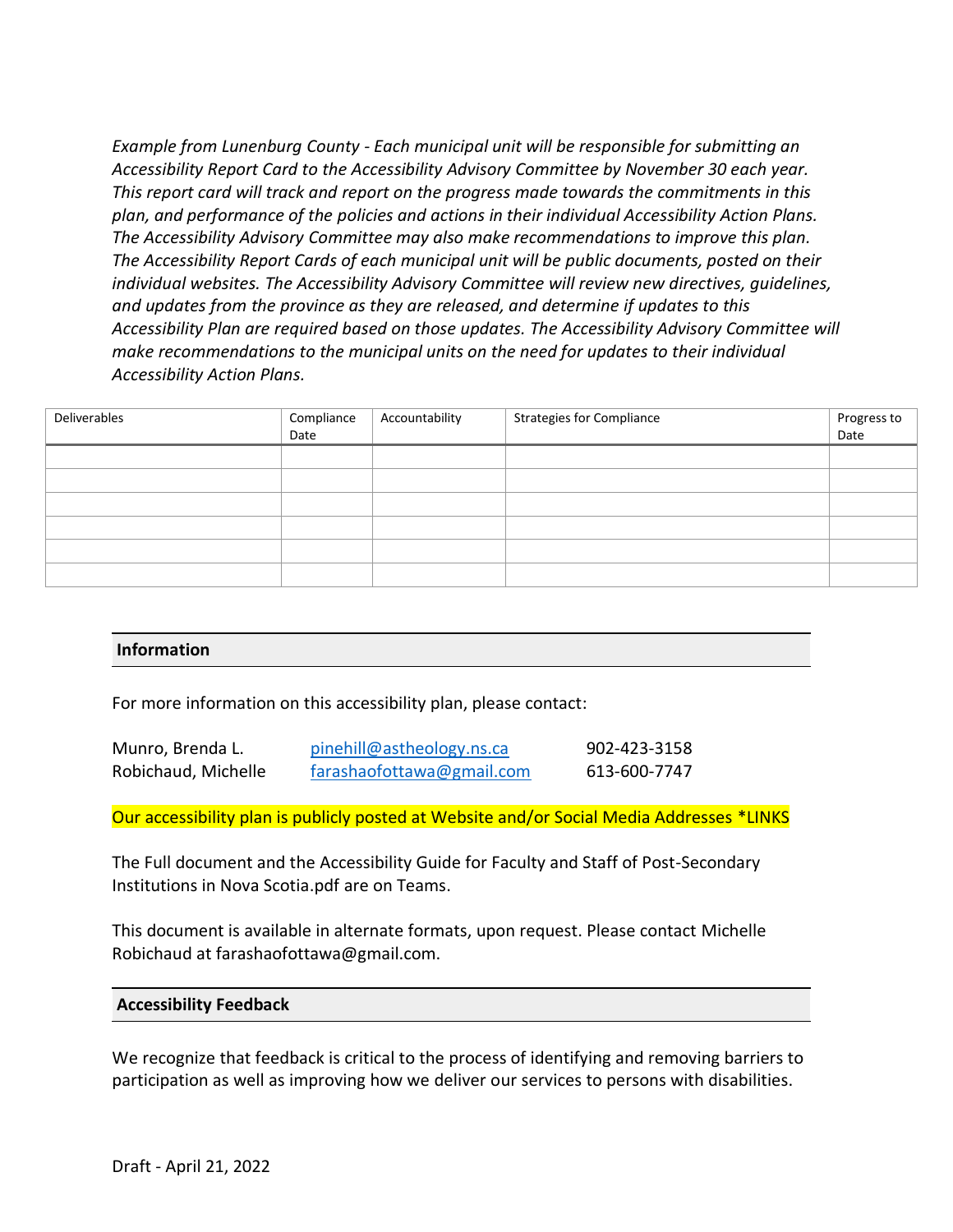Please provide feedback by contacting us at: Munro, Brenda L. [pinehill@astheology.ns.ca](mailto:pinehill@astheology.ns.ca) 902-423-3158<br>Robichaud, Michelle farashaofottawa@gmail.com 613-600-7747  $frac$ arashaofottawa@gmail.com 613-600-7747